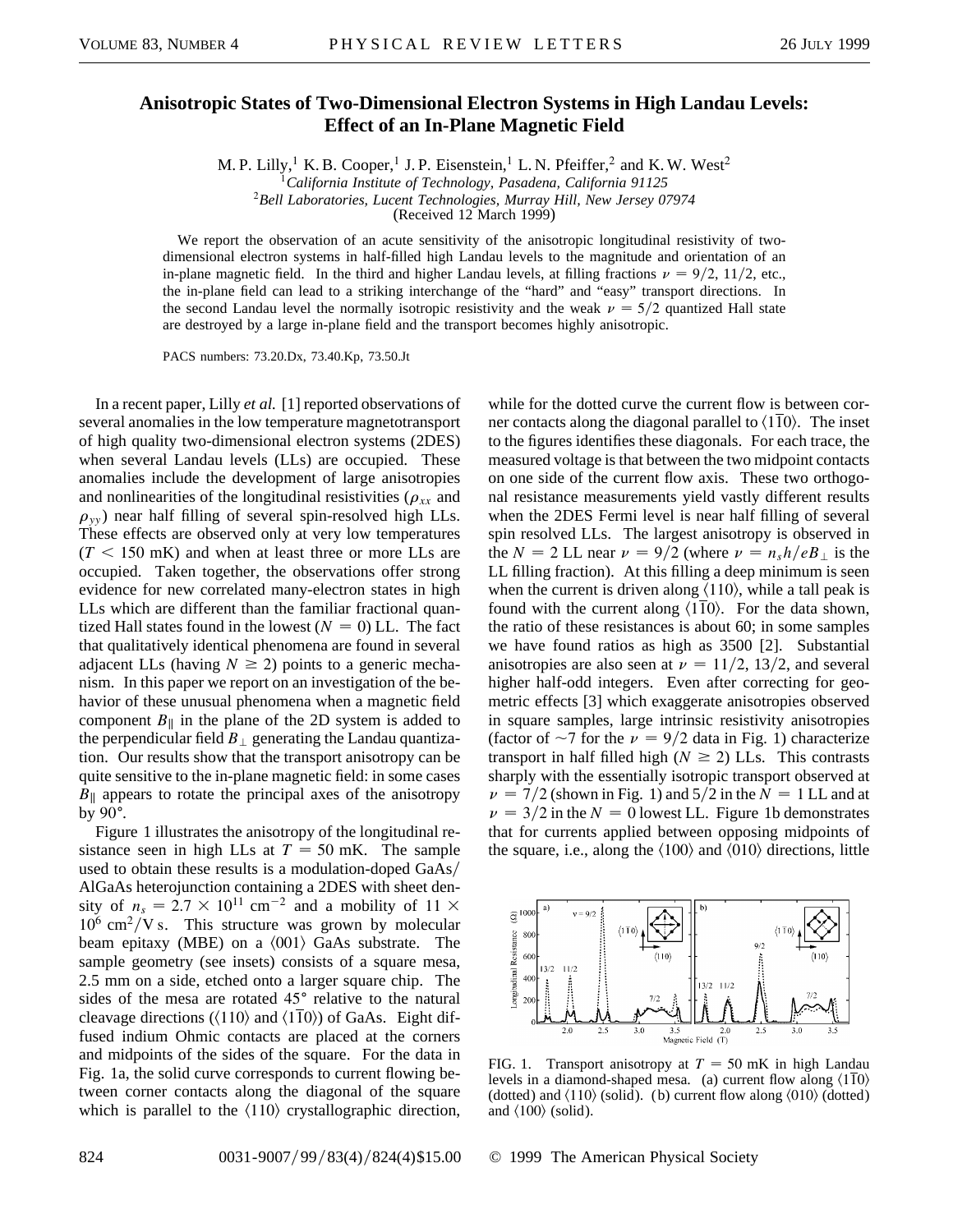anisotropy is seen at any filling factor. Collectively, these results show that the principal axes of the transport anisotropy are roughly aligned along the  $\langle 110 \rangle$  and  $\langle 1\overline{1}0 \rangle$  directions. We emphasize that the anisotropy axes observed in this "diamond" mesa are precisely the same as was found earlier [1] using a simple cleaved square (from the same parent MBE wafer) having edges along  $\langle 110 \rangle$  and  $\langle 110 \rangle$ . This demonstrates that the orientation of the boundaries of the 2DES does not influence the orientation of the anisotropy.

Let us now turn to the effect of an added *in-plane* magnetic field  $B_{\parallel}$ . Given the large anisotropies observed near  $\nu = 9/2$ , 11/2, 13/2, etc., it is essential to examine not only the dependence on the magnitude of  $B_{\parallel}$ , but also on its direction. Consequently, we here report the results of separate experiments with  $B_{\parallel}$  oriented along  $\langle 110 \rangle$  and -110. Four different cooldowns from room temperature were required, two for each field orientation. In each case, the magnitude of  $B_{\parallel}$  was adjusted *in situ* at low temperature by tilting the sample relative to an applied magnetic field. Obviously, the perpendicular component of the field  $B_{\perp}$ is constant during studies of a given Landau level filling fraction.

Figure 2 shows the effect of tilting the sample on the longitudinal resistance in the vicinity of  $\nu = 9/2$  when the in-plane magnetic field lies along  $\langle 110 \rangle$ . For these and all subsequent data in this paper, the sample geometry is a simple 5  $\times$  5 mm<sup>2</sup> cleaved square with contacts on the corners and at the midpoints of the sides.  $R_{xx}$  refers to the resistance observed with the current flowing between midpoint contacts on opposite sides of the square along a line parallel to the  $\langle 110 \rangle$  direction. The measured voltage difference is that between corner contacts on one side of the current flow axis. Similarly,  $R_{yy}$  refers to the same basic configuration but rotated by 90° so that the average current flow is along the  $\langle 110 \rangle$  direction. The three panels in the figure show these resistances at  $T = 50$  mK plotted versus perpendicular magnetic field  $B_{\perp}$  at tilt angles  $\theta = 0$ , 11°, and 34°. The figure reveals that the large peak in  $R_{xx}$  at  $\nu = 9/2$  seen at  $\theta = 0$  is rapidly suppressed as the



FIG. 2. Interchange of resistance anisotropy at  $\nu = 9/2$  at  $T = 50$  mK due to an in-plane magnetic field along  $\langle 110 \rangle$ .

sample is tilted. Eventually, the peak in  $R_{xx}$  is replaced by a minimum. At the same time, the deep minimum in  $R_{yy}$  at  $\theta = 0$  behaves in essentially the opposite fashion: it transforms into a tall peak. At around  $\theta = 11^{\circ}$  the two resistance traces are comparable in magnitude throughout the range  $4 < \nu < 5$ . By  $\theta = 34^{\circ}$ , however, the resistance at  $\nu = 9/2$  is again strongly anisotropic, *but with principal axes that are rotated by 90*<sup>±</sup> *in the 2D plane relative to their orientation at*  $\theta = 0$ . Thus, the addition of a sufficiently large in-plane magnetic field directed along  $\langle 110 \rangle$  changes the "hard" transport direction (i.e., high resistance) at  $\nu = 9/2$  from  $\langle 1\overline{1}0 \rangle$  to  $\langle 110 \rangle$  and the "easy" direction (low resistance) from  $\langle 110 \rangle$  to  $\langle 110 \rangle$ .

We find that tilting produces a similar "interchange effect" on the anisotropic resistances at all half-odd integer filling from  $\nu = 9/2$  to 21/2 (and possibly beyond) provided that  $B_{\parallel}$  is directed along  $\langle 110 \rangle$ . This is demonstrated by the left-hand panels of Fig. 3 where values of  $R_{xx}$  and  $R_{yy}$  at  $\nu = 9/2$ , 11/2, 13/2, and 15/2 are plotted versus  $B_{\parallel}$ . The figure shows that in each case the  $R_{xx} > R_{yy}$  anisotropy seen at  $B_{\parallel} = 0$  (i.e., at  $\theta = 0$ ) gives way to the opposite condition,  $R_{xx} < R_{yy}$ , at large  $B_{\parallel}$ . Interestingly, the data also show that the crossover point (where  $R_{xx} \approx R_{yy}$ ) occurs at approximately the same inplane field,  $B_{\parallel} \approx 0.5$  T, at each filling factor.

The right-hand panels of Fig. 3 show that tilting with  $B_{\parallel}$ directed along the  $\langle 1\overline{1}0 \rangle$  direction produces very different results than with  $B_{\parallel}$  along  $\langle 110 \rangle$ . At  $\nu = 9/2$ , the resistances  $R_{xx}$  and  $R_{yy}$  approach one another and even cross but, unlike the case when  $B_{\parallel}$  is along  $\langle 110 \rangle$ , no significant



FIG. 3. Dependence of  $R_{xx}$  and  $R_{yy}$  at  $\nu = 9/2 - 15/2$  on an in-plane magnetic field at  $T = 50$  mK. Left panels:  $B_{\parallel}$  along  $\langle 110 \rangle$ . Right panels: *B*<sub>||</sub> along  $\langle 110 \rangle$ .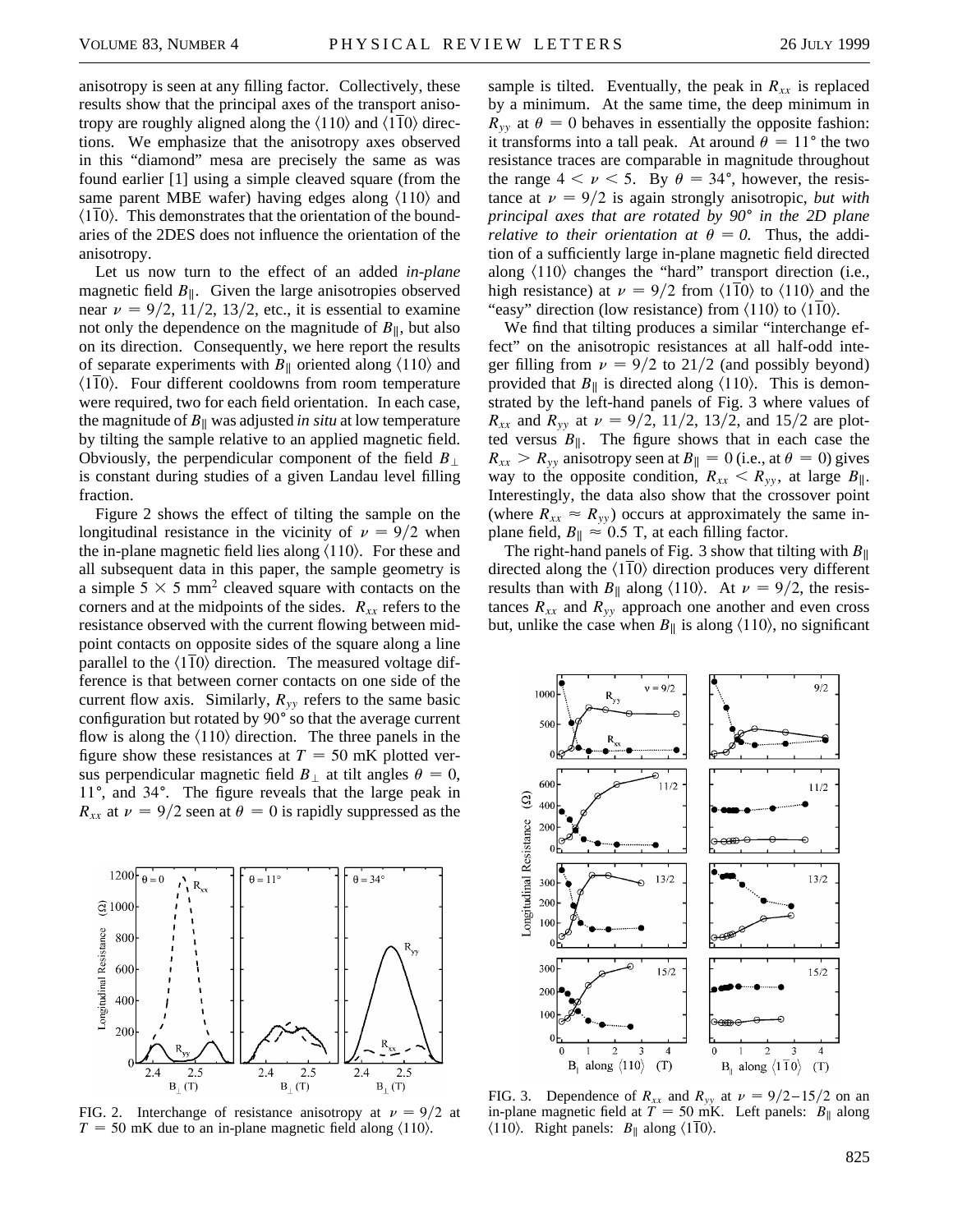anisotropy develops at large tilt angle. At the higher halfodd integer fillings the difference between the two different orientations of  $B_{\parallel}$  is even more striking. At  $\nu = 11/2$ , for example, applying  $B_{\parallel}$  along  $\langle 110 \rangle$  has hardly any effect at all, while for  $B_{\parallel}$  along  $\langle 110 \rangle$  the resistances interchange dramatically and lead to an anisotropy ratio at large tilt angles that exceeds its value at  $\theta = 0$ . This very different behavior between  $\nu = 9/2$  and 11/2 is particularly interesting since these two filling factors belong to the *same*  $N = 2$  orbital LL. In the  $N = 3$  LL applying  $B_{\parallel}$  along  $\langle 110 \rangle$  does have a substantial effect on  $\nu = 13/2$  but it is not nearly so strong as the interchange observed when  $B_{\parallel}$  is along  $\langle 110 \rangle$ . At  $\nu = 15/2$ , like  $\nu = 11/2$ , there is little or no effect with  $B_{\parallel}$  along  $\langle 110 \rangle$ . Higher half-odd integers (e.g.,  $\nu = 17/2$ , 19/2, and 21/2) also show virtually no dependence upon an in-plane magnetic field directed along  $\langle 110 \rangle$ .

In some cases, e.g.,  $\nu = 11/2$ , 15/2, 19/2, etc., the inplane magnetic field appears to exert a "torque" on the anisotropy axes. No effect is seen for  $B_{\parallel}$  along  $\langle 110 \rangle$  but a large effect, which ultimately interchanges the "easy" and "hard" transport directions, is observed when  $B_{\parallel}$  is along  $\langle 110 \rangle$ . This interchange results in the high resistance or "hard" transport direction being parallel to  $B_{\parallel}$ . It is tempting to suggest that for these filling factors the anisotropy axes smoothly rotate as  $B_{\parallel}$  is applied along  $\langle 110 \rangle$ . We would then expect to find some intermediate value of  $B_{\parallel}$  where these axes are rotated by 45 $^{\circ}$  relative to their  $B_{\parallel} = 0$  orientation. We searched for this by performing transport measurements in which the current was driven along  $\langle 100 \rangle$  and  $\langle 010 \rangle$  using corner contacts along diagonals to the square. At no intermediate value of  $B_{\parallel}$  was a large anisotropy detected along these directions.

As Lilly *et al.* [1], and subsequently, Du *et al.* [4] observed, the anisotropic transport in half-filled high LLs is a very low temperature  $(T < 150$  mK) phenomenon. This largely remains the case in the presence of the inplane magnetic field. At very large  $B_{\parallel}$  there is some evidence that the interchanged anisotropy can persist to higher temperatures than at  $\theta = 0$  but this is an issue best left to a future publication.

Transport near half filling of high LLs is, in addition to anisotropic, substantially nonlinear. Lilly *et al.* [1] observed that the large resistivity peak in  $R_{xx}$  grows substantially if a dc current is added to the small ac excitation. Similarly,  $R_{yy}$  falls when the dc current is applied. While the  $R_{xx}$  nonlinearity is clearly inconsistent with electron heating, the situation is not as clear for  $R_{yy}$ . In any case, we report here that these nonlinearities also interchange in the same way as the resistances themselves do when an in-plane field is applied.

The origin of the effects of an in-plane magnetic field on the anisotropic states of high mobility 2D electron systems at half filling of highly excited LLs is not understood. This is not surprising since the origin of the large anisotropy in high LLs, even without any in-plane magnetic field, is itself not understood. Interesting suggestions, based upon

Hartree-Fock calculations, of unidirectional charge density waves ("stripes") have been advanced [5,6], but quantum fluctuations are predicted to be severe and to possibly break up the stripes and produce liquid crystalline behavior [7]. Recent numerical calculations [8] have shown that near half filling of high LLs 2D electron systems become extremely susceptible to periodic potential modulations having wavelengths comparable to the cyclotron radius. What is clear from the experiments is that under the appropriate conditions (i.e., very high sample mobility, very low temperatures, and half filling of the third and higher LLs) 2D electron systems develop a macroscopic transport anisotropy. The evidence strongly suggests that this is an intrinsically many-electron effect. It is also clear that if the many-electron state has lost full rotational symmetry, some mechanism must exist for orienting that state over the macroscopic  $(\sim$ mm) dimensions of our samples. All of the GaAs heterostructure samples we have studied (11 from 7 different MBE wafers) show, in the absence of tilting, the same anisotropy axes. The orientation of these axes appears to be immune to thermal cycling to room temperature, magnetic field reversal, and changing the geometry of the 2DES (e.g., the diamond mesa discussed above). These facts suggest that the anisotropy axes may be determined by something internal to the GaAs heterostructure, at least in the absence of an inplane magnetic field. Possibilities include known growth instabilities which lead to oblong islands on the sample surface oriented along the  $\langle 110 \rangle$  crystal direction [9] and anisotropies in the GaAs band structure owing to the lack of inversion symmetry at the heterointerface [10].

An in-plane magnetic field  $B_{\parallel}$  couples to a 2D electron gas through the electron spin and via the finite thickness of the electron wave function in the direction normal to the 2D plane. In the former case,  $B_{\parallel}$  adds to the already significant spin Zeeman energy produced by the perpendicular magnetic field  $B_{\perp}$ . The high sensitivity of the transport coefficients to relatively small  $B_{\parallel}$  (e.g., at  $\nu =$ 9/2 the 60-fold resistance anisotropy at  $\theta = 0$  is wiped out entirely by  $\theta \approx 11^{\circ}$  where  $B_{\parallel}/B_{\perp} \approx 0.19$ ) suggests that small increases in the spin flip energy are not the most important effect of the in-plane field. On the other hand, the in-plane field itself leads to mixing of the different subbands of the heterostructure confinement potential. In the presence of the perpendicular field, this subband mixing is accompanied by LL mixing. The cyclotron orbits become anisotropically distorted [11] by the in-plane field. Since the resistivity of the 2D system is highly anisotropic at  $B_{\parallel} = 0$ , it is plausible that such distortions could lead to a sensitivity to the direction, as well as the magnitude, of the in-plane magnetic field.

Since the in-plane magnetic field breaks the rotational invariance of the system, it is important to examine the dependence of the longitudinal resistance on the magnitude and direction of the in-plane magnetic field in situations other than high half-odd integer filling factors. For example, in the Shubnikov–de Haas regime at low